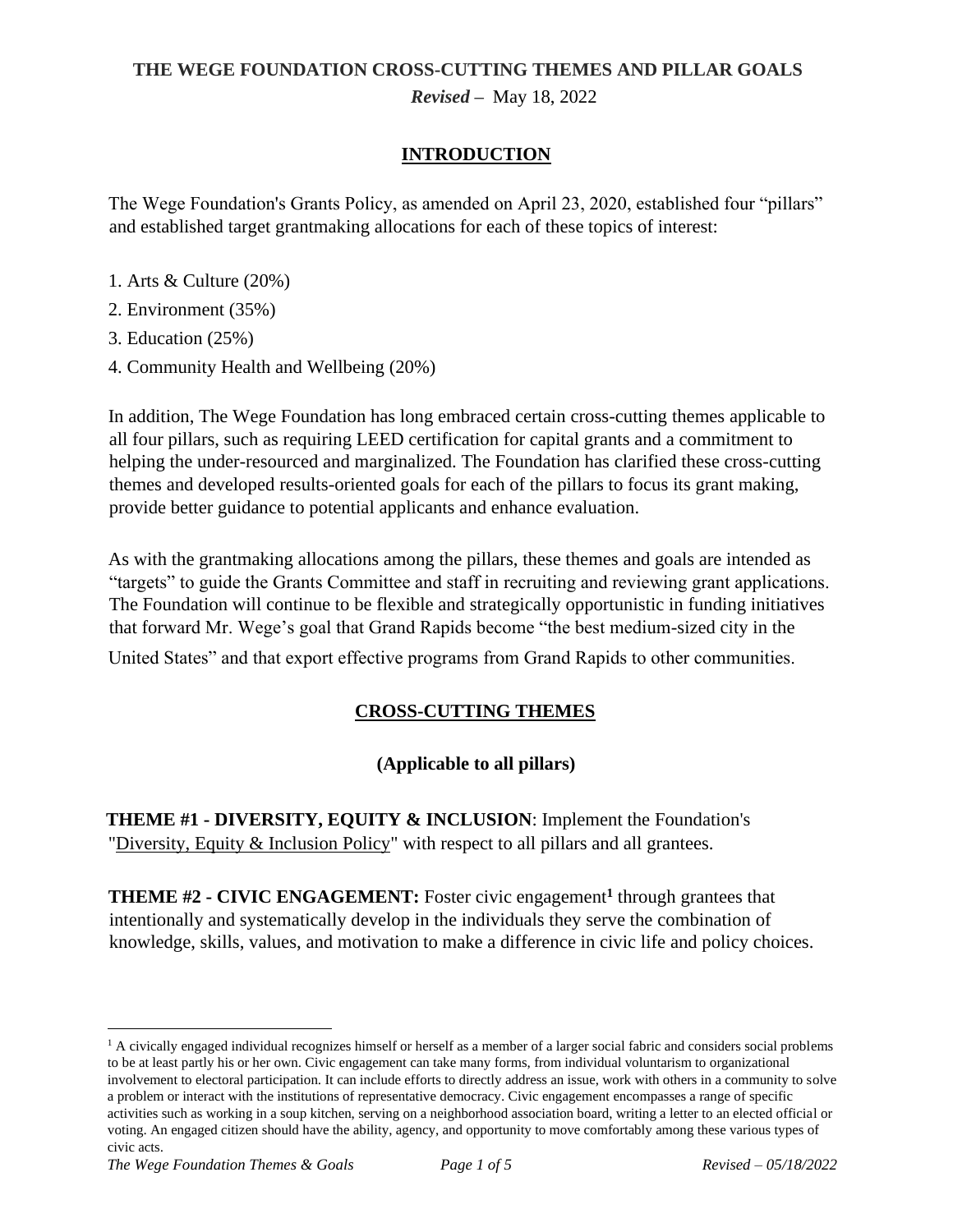**THEME #3 - ENVIRONMENTAL SUSTAINABILITY:** Encourage, support, and educate grantees to demonstrate environmental responsibility by rigorously tracking, taking into account and seeking to eliminate or minimize the adverse environmental impacts of grantees' programs, activities, facilities and operations and by inculcating values of and educating about environmental stewardship the people they serve, including their board, staff, volunteers, vendors, collaborators, partners, constituents and beneficiaries of their programs.

**THEME #4 - ORGANIZATIONAL SUSTAINABILITY:** Encourage grantees to achieve organizational sustainability through a clear mission; thoughtful long-term planning and nearterm implementation; outstanding board and staff leadership; effective use of volunteers; diverse, robust and stable revenue streams; creative fundraising programs, expanding their donor base; rigorous budgeting and financial controls; effective collaboration and partnerships; and satisfied beneficiaries of programs and services.

## **PILLAR GOALS**

### **Arts & Culture**

**ARTS & CULTURE GOAL #1**: Foster authentic artistic and cultural expression by diverse neighborhoods and communities, especially those that are historically disadvantaged.

*Example grants: Grand Rapids Community Arts – Support for underrepresented artists through social media features and artist talks focused on racial equity and social justice themes; New City Kids – Music program with academic and arts focus; NIA Centre – Equitable access and exposure to the arts for communities of color; Grandville Avenue Art & Humanities – Arts working group network support to integrate a collective DEI strategy; Diatribe Inc.* –*Support for a capital campaign to redevelop a multi-purpose, LEED Silver-certified facility in an underserved neighborhood.; Ecliptic at Rosa Parks Circle Conservancy – Activated public art space honoring Rosa Parks that serves as a venue for civic engagement activities*; *Has Heart – Veterans partner with graphic designers to share their stories through art* ; *Grand Rapids Public Museum Foundation - Incorporate Native American worldviews & indigenous knowledge in staffing, internships and expanded programming.* 

**ARTS & CULTURE GOAL #2**: Assure affordable and welcoming access by lower-income and diverse individuals to a wide variety of artistic and cultural exhibits and performances through relevant programming and aggressive outreach.

*Example grants: Grand Rapids Civic Theatre – Program for individuals with neurological and sensory conditions such as autism; Artist Creating Together, Inc. – Mobile studio that provides access to art, cultural, and educational experiences for individuals with disabilities*; *Grand Rapids Public Library Foundation – Inclusion support that provides culturally relevant programming; Ebony Road Players – Theatre training program for diverse local artists in under-resourced communities.*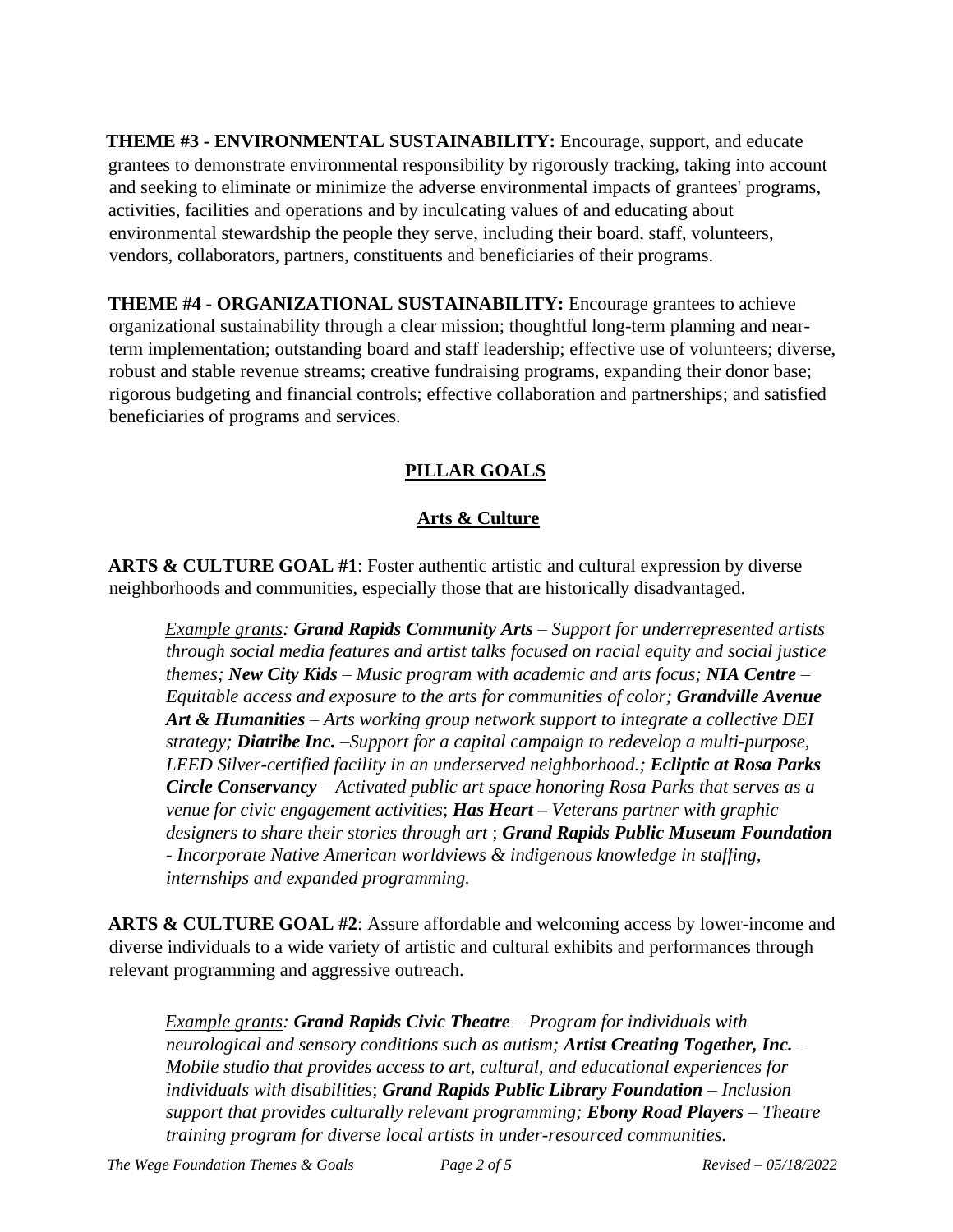### **Education**

**EDUCATION GOAL #1**: Assure access to extracurricular services and programming (pre-K through post-secondary) that prepare disadvantaged students to learn and enhance academic and life skills achievements to promote the next level of development.

*Example grants: MI Women's Foundation – Skills development for the next generation of women leaders; Streams of Hope – Tutoring and academic support for underserved youth and under-resourced schools; Compassionate Awareness Autism Center – Interactive after-school autism program to increase social skills; Stem Greenhouse Inc. - After school program that addresses the lack of diversity in STEM professions; The Refugee Education Center –Program focused on STEM and literacy with social and academic support to prepare refugee youth for academic success; Interlochen Center for the Arts – Youth scholarships for diverse participation at summer arts camp Hope Link of West Michigan* - *Teaches English & basic computer skills to under-resourced community of color.*

**EDUCATION GOAL #2**: Support effective strategies for involvement by adult care-givers and mentors in children's education, especially in public schools with diverse student populations.

*Example grants: Better Wiser Stronger – Mentoring for teens to ensure successful life outcomes; Girls Growing II Women – Personal and professional mentoring for young women*; *Realism is Loyalty* – *Mentorship program for marginalized youth adults during difficult life transitions; Endless Opportunities – Youth development through mentoring for underserved students of color; African American Center of West Michigan – Assists newly immigrated African youth; Family Futures – Developmental screenings, parenting coaches and resources for families and young children with developing social and academic skills; Educate Tomorrow Corp - Peer mentoring to increase college graduation rates among youth in foster care; Affinity Mentoring – Mentoring for underserved youth to improve literacy and social emotional learning*; *Delta Project - Technology program that teaches under resourced youth of color digital editing skills*

### **Environment**

**ENVIRONMENT (& EDUCATION) GOAL #1**: Assure access to experiential environmental education for public school students that is regular, systematic, integrated with curricula, and connected with "real world" community initiatives such as Grand River restoration, renewable energy & efficiency, water conservation and protection, addressing climate change, wildlife habitat conservation and sustainable food systems.

*Example grants: New City Neighbors – Hands on STEM learning through food systems education and youth career encouragement in sustainability field; YMCA – Veterans family camp scholarships to learn basic survival skills, environmental education and outdoor sports; City of Grand Rapids Parks and Rec & Grand Rapids Public Schools –*

*The Wege Foundation Themes & Goals Page 3 of 5 Revised – 05/18/2022*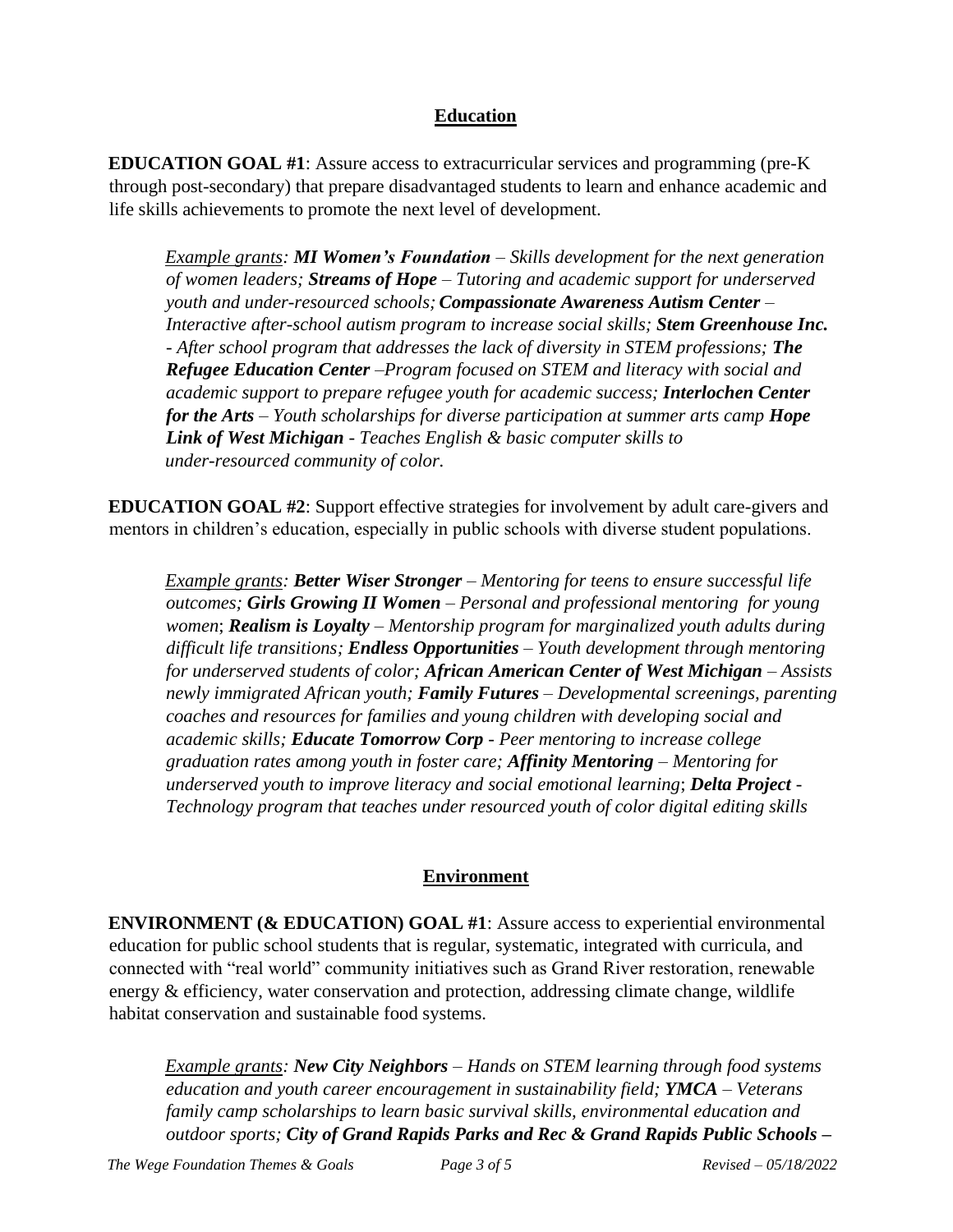*"Connecting Children to Nature" partnership at four GRPS sites in under-parked neighborhoods; Lower Grand River Organization of Watersheds – Engage urban youth in projects reducing urban and agricultural run-off pollution of two Grand River watersheds; GREEN – Collaboration of nine environmental education organizations to provide experiential environmental education; Urban Core Collective – Engage communities of color in environmental action with focus on increasing access to nature; Tall Turf Ministries – Summer Camp that provides outdoor education; Outdoor Discovery Center Network - Environmental education summer camps for youth from underserved communities.* 

**ENVIRONMENT GOAL #2**: Develop and implement long-term strategy to restore, protect, and make available for appropriate uses by all the lower Grand River watershed, including restoration of the namesake rapids in downtown Grand Rapids.

*Example grants: Michigan League of Conservation Voters – Statewide collaboration network to address PFAS contamination in West MI.; American Rivers Inc. – Innovative stormwater credit trading program to reduce water pollution; Clean Water Fund – Mobilizing public support for Grand River restoration project and clean water policies; Grand Valley Metro Council* – landscape-scale conservation planning for Grand River mouth and coastal corridor*; National Wildlife Federation – Support for houses of worship to protect watersheds, create habitat and build diverse, resilient communities.* 

**ENVIRONMENT GOAL #3:** Assure Grand Rapids continues to be a national and international leader in its commitment to sustainable development, i.e. "Economicology."

*Example grants: Habitat for Humanity – Green home upgrades for affordable housing; Green Home Institute – Environmental certification programs for affordable housing projects; Inner City Christian Federation – Upgrade single-family affordable homes to certified green homes; Environmental Law & Policy Center – Technical, legal, and civic engagement to meet Grand Rapid's 100% renewable energy; West Michigan Sustainable Business Forum – Equitable sustainability program that addresses racial and economic inequities; Creston* 

*Neighborhood Association – Creating environmentally friendly neighborhoods through grassroots organizing; Friends of Grand Rapids Parks – neighborhood-based citizen engagement around local parks; West Michigan Environmental Action Council Education Foundation – Green infrastructure water conservation project in under-resourced neighborhoods with focus on People Of Color-owned businesses.*

**ENVIRONMENTAL GOAL #4:** Assure that Michigan is a national and international leader in policies to protect the environment, including the Great Lakes, in ways that recognize the connection between environmental protection, human health, and promoting economic and social

*Example grants: Michigan Black Expo Inc. –* Equity focused collaboration of local groups working to address climate change; *GR-HEZero:* Develop equitable policies to reduce carbon emissions from building sector in W MI; *Sierra Club, Michigan Chapter*

justice.